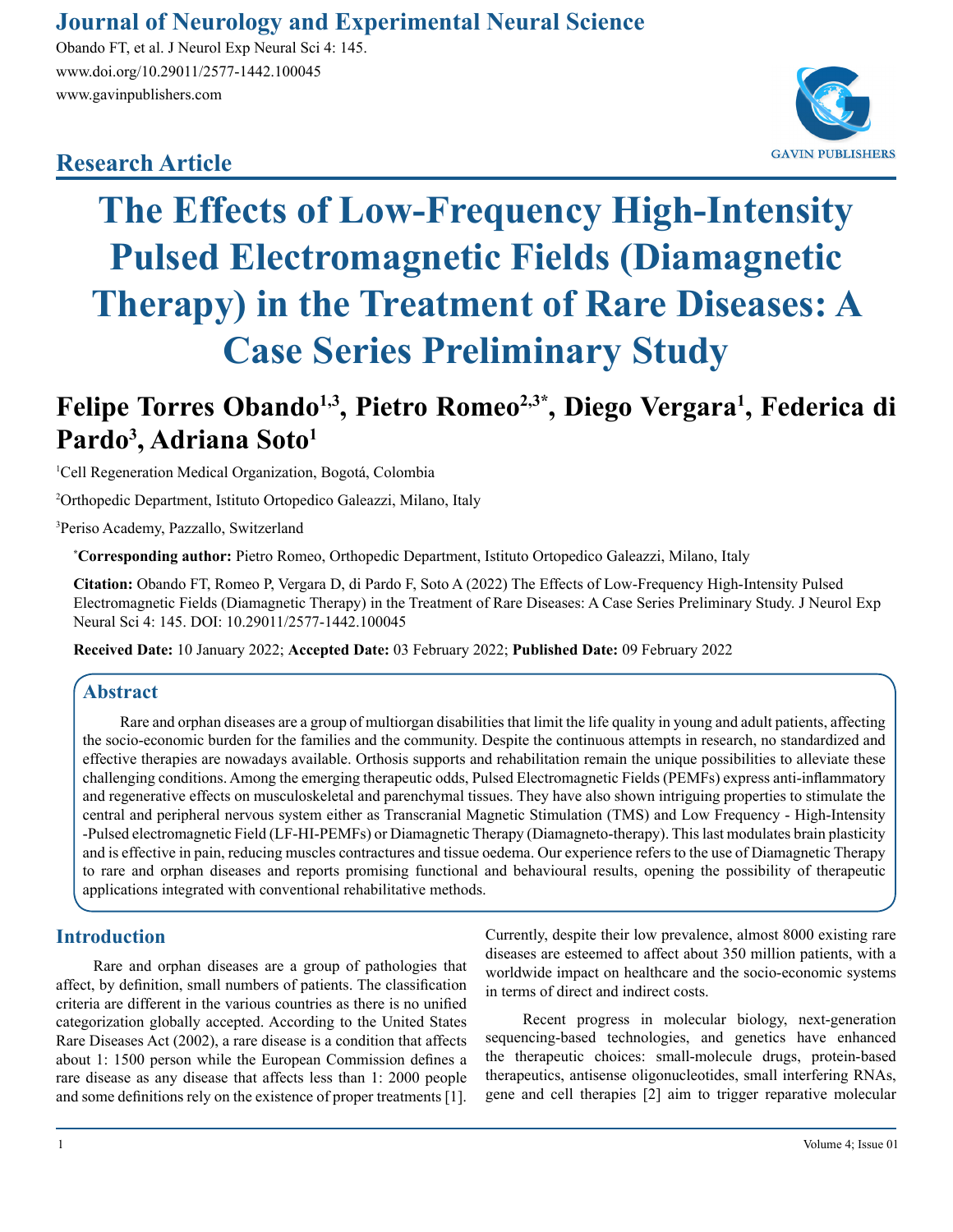mechanisms. Nevertheless, there is still a lack of appropriate diagnostic tools and treatments that need more specific knowledge [3]. Thus, despite the growing interest in this field, the high costs related to the rarity of the diseases and their obscure pathogenesis slow the progress in specific therapeutic tolls [1].

Given the frequent involvement of the nervous system, one of the recent therapeutic attempts is biophysical stimulation, whose target is to modify the excitability and plasticity of a specific brain or peripheral area. Repetitive Transcranial magnetic stimulation (rTMS) is a non-invasive painless technique for electromagnetic stimulation of the brain and the nervous system. Appropriate guidelines for the therapeutic use of rTMS derive from experimental evidence in pain, movement disorders, stroke, amyotrophic lateral sclerosis, multiple sclerosis, epilepsy, and other conditions [4]. On its own, the electromagnetic stimulation induced by Pulsed Electromagnetic Fields (PEMFs) retains biological effects worldwide recognized to be effective in the treatment of pain and inflammation as well as in regenerative medicine, drugs delivery, and Immuno-therapy [5]. PEMFs have been successfully applied also in musculoskeletal diseases [6] to modulate the activity of various neurotransmitters and the cortical plasticity in the brain [7,8].

Due to the recurrent ineffectiveness of conventional treatments, based on previous experiences, we employed a novel technology of PEMF to treat a series of 13 patients suffering from disabling neuro-motor and behavioral conditions related to a rare disease. We used a treatment based on Low Frequency - High-Intensity Pulsed Electromagnetic Fields (LF- HI- PEMFs) named Diamagnetotherapy (Diamagnetic Therapy), with a positive result.

#### **Methods**

From May 2019 to April 2021, at the Cell Regeneration Medical Organization in Bogotá (Colombia), a series of 13 variously aged and suffering from different neuro-muscular rare diseases were treated with Diamagnetic Therapy. The pathologies included 2 muscular dystrophies, 1 neuroaxonal dystrophy, 6 spastic cerebral palsies, 1 hemorrhagic stroke, 1 left focal seizure, 1 Dystonia 28, 1 Glass syndrome, 1 dysgenesis of the corpus callosum, 1 hypoplasia of the cerebellar bridge, and 1 dysgenesis of the dorsum -lumbar spine.

They attended an individualized treatment of Diamagnetotherapy applying the CTU Mega 20® Plus Diamagnetic Pump machine (Periso SA – Pazzallo- Switzerland), in addition to the standard of care. Depending on the symptoms and features of the disease, the health personnel used different therapeutic protocols. This technology delivers a High Intensity – Low-Frequency Electromagnetic Field  $(2,2T - 50$  Hz) and supplies a wide range of amplitudes of the Magnetic Field and variable electromagnetic frequencies able to match the electromagnetic properties of the body tissues, stimulating them at the cellular level [8]. The choice of the area of treatment depended on the etiopathogenesis of the disease. In pathologies of the Central Nervous System (CNS) a direct transcranial stimulation has been applied, if the Peripheral Nervous System and muscles were involved (PNS), we treated the peripheral region concerned. The main target of the treatments, as occurs for conventional technologies employing PEMF, was to stimulate the metabolic activity of the cells. Additionally, the CTU Mega 20 Plus machine offers the possibility to move diamagnetic substances such as water, ions, and proteins of the Extracellular Matrix (ECM), promoting the transmembrane flow at the cellular level. Furthermore, activates muscular apparatus, the electrical conduction of slow and fast nerve fibers, thanks to the possibility to variate, selectively, the electromagnetic frequencies and the amplitudes of the Magnetic Field, according to the proper of the biological tissues [8].

Table 1 summarizes the main characteristics of the treatment provided for each patient according to the diagnosis, the protocol and the area of treatment, the number of sessions.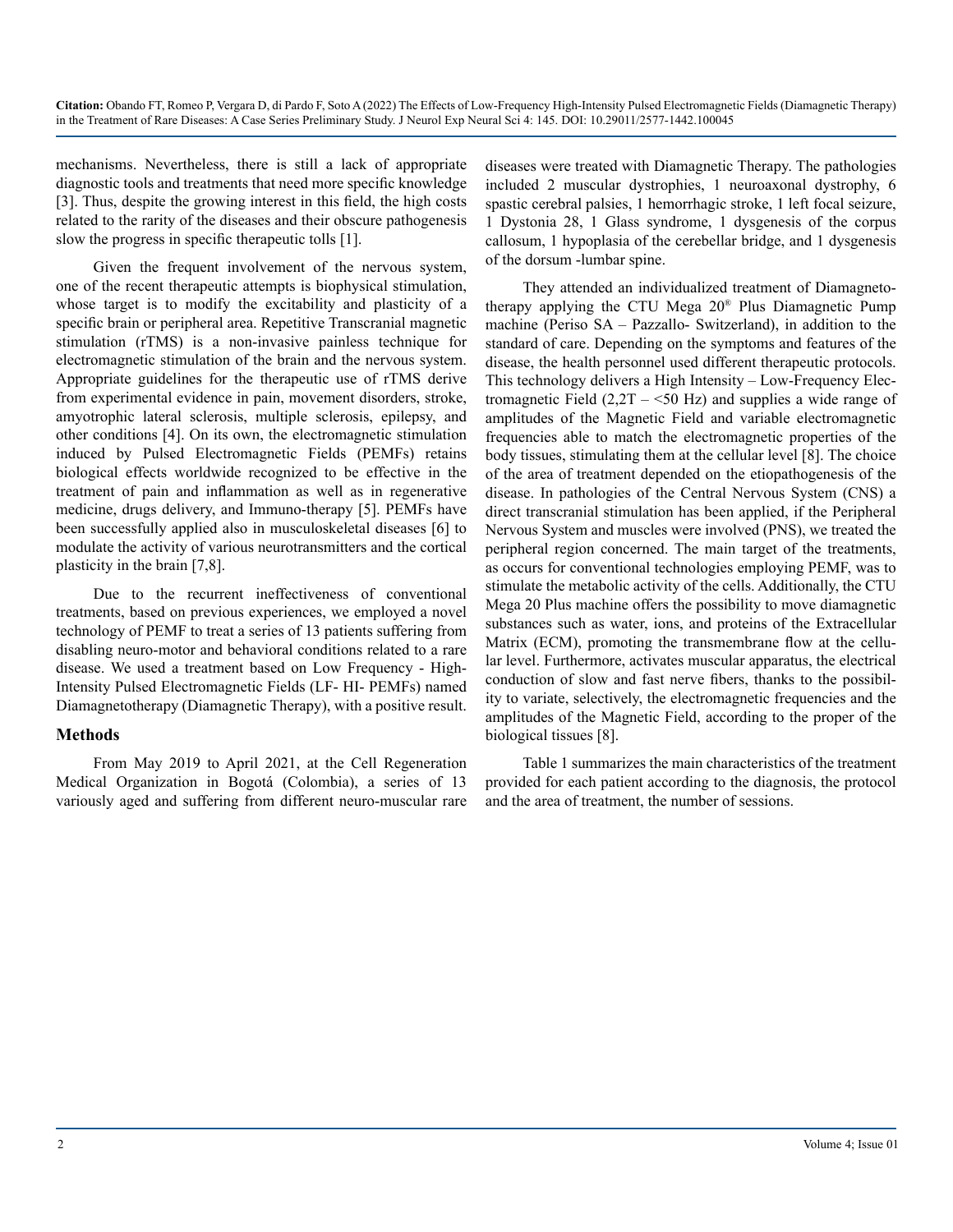| <b>Patient</b> | <b>Diagnosis</b>               | <b>Treated Area</b>                  | <b>Diamagnetic Treatment</b>                                                                   | <b>Sessions</b><br><b>Number</b> |
|----------------|--------------------------------|--------------------------------------|------------------------------------------------------------------------------------------------|----------------------------------|
| Patient 1      | Limb girdle muscular dystrophy | Gluteal-lumbar                       | Pain Control<br>Slow Nerve Fibers stimulation<br>Liquids Movement                              | 10                               |
| Patient 2      | Limb girdle muscular dystrophy | Gluteal-lumbar                       | Pain Control<br>Slow Nerve Fibers stimulation<br>Liquids Movement                              | $\boldsymbol{7}$                 |
| Patient 3      | Neuroaxonal dystrophy          | Transcranial: frontoparietal region  | Pain Control<br>Fast Nerve Fibers stimulation<br>Cell Membrane stimulation<br>Liquids Movement | 19                               |
| Patient 4      | Spastic cerebral palsy         | Transcranial: temporal region        | Pain Control<br>Fast Nerve Fibers stimulation<br>Cell Membrane stimulation<br>Liquids Movement | 10                               |
| Patient 5      | Spastic cerebral palsy         | Transcranial: temporoparietal region | Pain Control<br>Fast Nerve Fibers stimulation<br>Cell Membrane stimulation<br>Liquids Movement | 6                                |
| Patient 6      | Spastic cerebral palsy         | Transcranial: temporoparietal region | Pain Control<br>Fast Nerve Fibers stimulation<br>Cell Membrane stimulation<br>Liquids Movement | 11                               |
| Patient 7      | Spastic cerebral palsy         | Transcranial: occipital region       | Pain Control<br>Fast Nerve Fibers stimulation<br>Cell Membrane stimulation<br>Liquids Movement | 6                                |
| Patient 8      | Hemorrhagic stroke             | Transcranial: occipital region       | Pain Control<br>Fast Nerve Fibers stimulation<br>Liquids Movement                              | 10                               |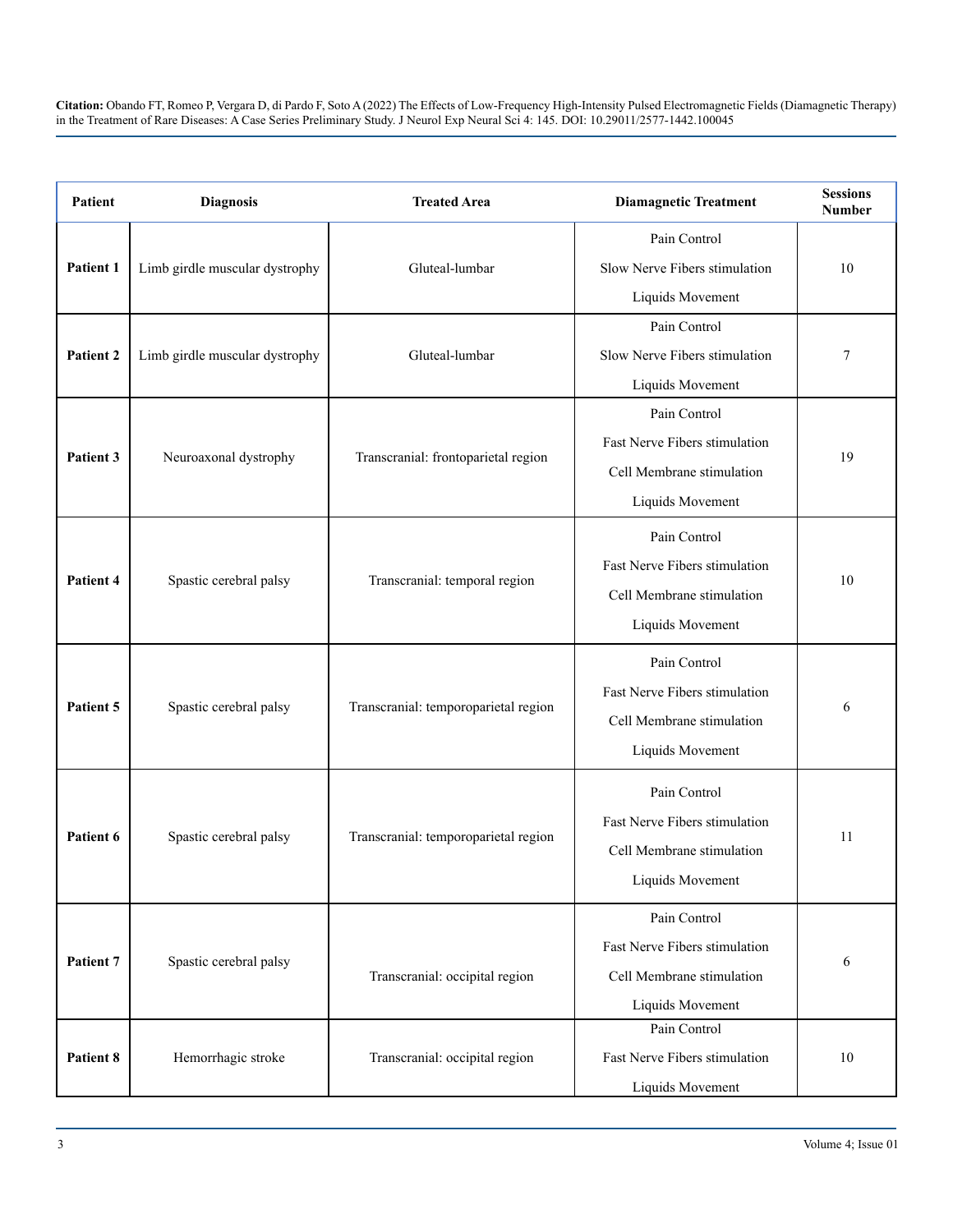| Patient 9            | Dystonia                                          | Lower jaw and lumbar region                                        | Pain Control<br>Fast Nerve Fibers stimulation<br>Slow Nerve Fibers stimulation<br>Liquids Movement | 13 |
|----------------------|---------------------------------------------------|--------------------------------------------------------------------|----------------------------------------------------------------------------------------------------|----|
| Patient<br>10        | Glass syndrome                                    | Transcranial: temporo-frontal region                               | Pain Control<br>Fast Nerve Fibers stimulation<br>Cell Membrane stimulation<br>Liquids Movement     | 10 |
| Patient<br>11        | Dysgenesis of the corpus<br>callosum              | Transcranial: parietal region                                      | Pain Control<br>Fast Nerve Fibers stimulation<br>Slow Nerve Fibers stimulation<br>Liquids Movement | 10 |
| Patient<br>12        | Hypoplasia of the cerebellar<br>bridge            | Transcranial: below the occipital process<br>in glabella direction | Pain Control<br>Fast Nerve Fibers stimulation<br>Cell Membrane stimulation<br>Liquids Movement     | 8  |
| <b>Patient</b><br>13 | Dysgenesis of the anterior<br>dorsum-lumbar spine | Transcranial: lumbar region                                        | Pain Control<br>Slow Nerve Fibers stimulation<br>Muscle stimulation<br>Liquids Movement            | 10 |

**Table 1:** Summary of the patients treated with diagnosis, stimulated area, protocol of therapy, number of sessions.

#### **Results**

Given the complexity and the diversity of these pathologies, standardized assessments of cumulative functional scores are not available to evaluate the response to treatments. Moreover, they are heterogeneous, require multiple rehabilitative therapies, and have unpredictable evolution. Then, the results of this study provide only a qualitative analysis of the clinical progression. These data are summarized in the table below (Table 2) as absence/presence of improvement compared to the starting conditions: motor and relationship difficulties typical for these diseases. Almost all subjects enjoyed motor and relational improvements. Only two patients reported, respectively, the decrease in upper limbs strength in a case of limb-girdle muscular dystrophy and only a weak improvement after the treatment of cervical spine in Dysgenesis of the anterior dorsum-lumbar spine.

| Patient   | Pathology                      | <b>Clinical Outcome</b>                                                               |
|-----------|--------------------------------|---------------------------------------------------------------------------------------|
| Patient 1 | Limb girdle muscular dystrophy | Improvement in lower limbs muscle strength, less falls, possible bi-podalic standing. |
| Patient 2 | Limb girdle muscular dystrophy | Decrease in upper limbs strength.                                                     |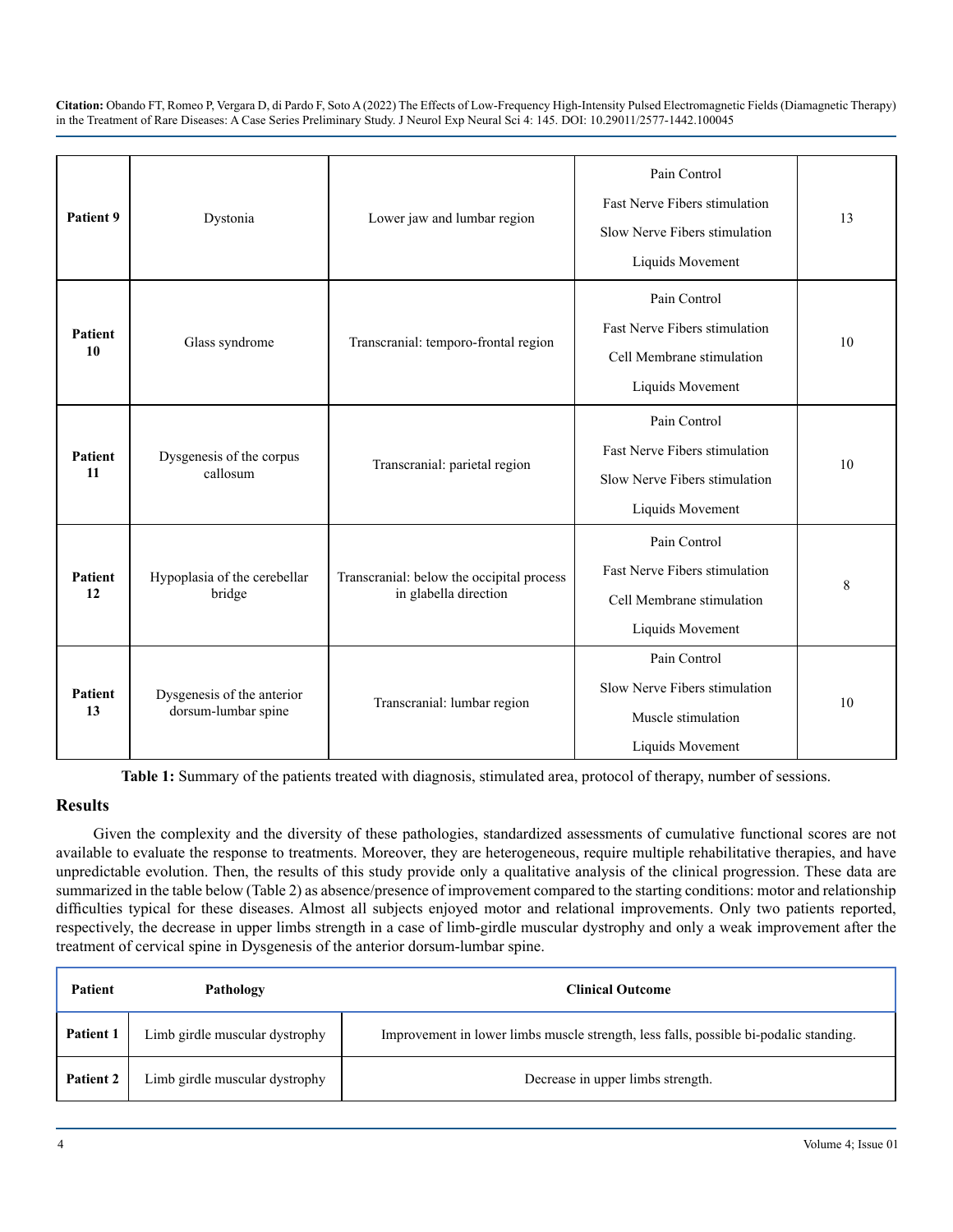| Patient 3            | Neuroaxonal dystrophy                              | Improvement of the spontaneous motor activity and better control of hand movements. More<br>reactive to external stimuli: smile, eye movements, more attentive to lights and sound. |
|----------------------|----------------------------------------------------|-------------------------------------------------------------------------------------------------------------------------------------------------------------------------------------|
| Patient 4            | Spastic Cerebral Palsy                             | Increase of hand movements, better cephalic control, and disappearance of primary reflexes.                                                                                         |
| Patient 5            | <b>Spastic Cerebral Palsy</b>                      | More language skills, increase of movements and attention.                                                                                                                          |
| Patient 6            | Spastic Cerebral Palsy                             | Increase of motor activity, more sociable, more fluent language, and better memory.                                                                                                 |
| Patient 7            | <b>Spastic Cerebral Palsy</b>                      | Increase of motor activity, starting to crawl.                                                                                                                                      |
| Patient 8            | Hemorrhagic stroke                                 | Better ocular response to external stimuli, more reactive to external light, colors, and objects.<br>Increase of motor activity.                                                    |
| Patient 9            | Dystonia                                           | Decrease of abdominal pain and of the tremor in lower jaw.                                                                                                                          |
| Patient<br>10        | Glass syndrome                                     | Increase in motor activity and more attention. Possibility to introduce integrative treatments<br>(occupational, music and hippo-therapy).                                          |
| <b>Patient</b><br>11 | Dysgenesis of the Corpus<br>Callosum               | Increase of motor activity and languages.                                                                                                                                           |
| <b>Patient</b><br>12 | Hypoplasia of the cerebellar<br>bridge             | General increase on motor activity                                                                                                                                                  |
| <b>Patient</b><br>13 | Dysgenesis of the anterior dorsum-<br>lumbar spine | Small, general improvement after the treatment of Cervical Spine                                                                                                                    |

**Table 2:** Diagnosis and general clinical results for each patient at the end of the treatment.

# **Discussion**

Rare diseases are severe life-threatening chronic syndromes usually beginning in childhood. The rarity, lack of validated and standardized procedures for care and rehabilitation, the limited clinical expertise, and the low number of specialist hospitals significantly complicate their management. Moreover, the pathophysiology, the natural course, and the epidemiological data are scarce and sometimes totally unavailable. These factors delay appropriate diagnose, adequate treatment, and prevention [2].

Over recent years, emerging therapeutic perspectives in molecular biology, genetic and biophysics, aim to stimulate neuroplasticity and neuromodulation in the nervous system, considering this frequent involvement. Among these technologies, biophysical stimulation induced by variable PEMFs has shown interesting perspectives in treating various pathological conditions in force of their regenerative and anti-inflammatory properties, also in the nervous system [5,6,8]. For its part, repetitive Transcranial -Magnetic stimulation (rTMS) affects cortical excitability outlasting the stimulation period and acting both in motor and non-motor brain areas, with local and nonlocal effects on cerebral activity. The TMS is a highly effective, painless way

to generate suprathreshold current in the brain. The peak magnetic field strength is like that of the static field in a Magnetic Resonance Imaging (MRI) scanner  $(1-2)$ , allowing the impulse to penetrate the brain without attenuation by the scalp or skull and generate a current according to the electromagnetic induction phenomenon.

As for Trans-Electrical Stimulation (TES), TMS stimulates axons rather than the neuron's body since the latter have a much longer electrical time constant and higher threshold [9,10]. Furthermore, clinical studies show inhibitory and facilitatory effects to modulate nervous excitability and synaptic plasticity [11].

PEMFs exert multilevel electrochemical interactions with cell membranes and inhibit the IL-6 transcription activated by the pro-inflammatory factor IL -1a [12]. This control of inflammation mediated by the A2A and A3 Adenosine Receptors [13] would prevent and treat degenerative changes occurring in various tissues thanks to the well-known regenerative effects of PEMF [14] by the trigger of metabolic responses according to the Intensity and the Magnetic Field Gradient (T/sec) [15]. The electromagnetic induction provided by the device employed in the present study (CTU Mega 20® Plus Diamagnetic Pump Machine – Periso SA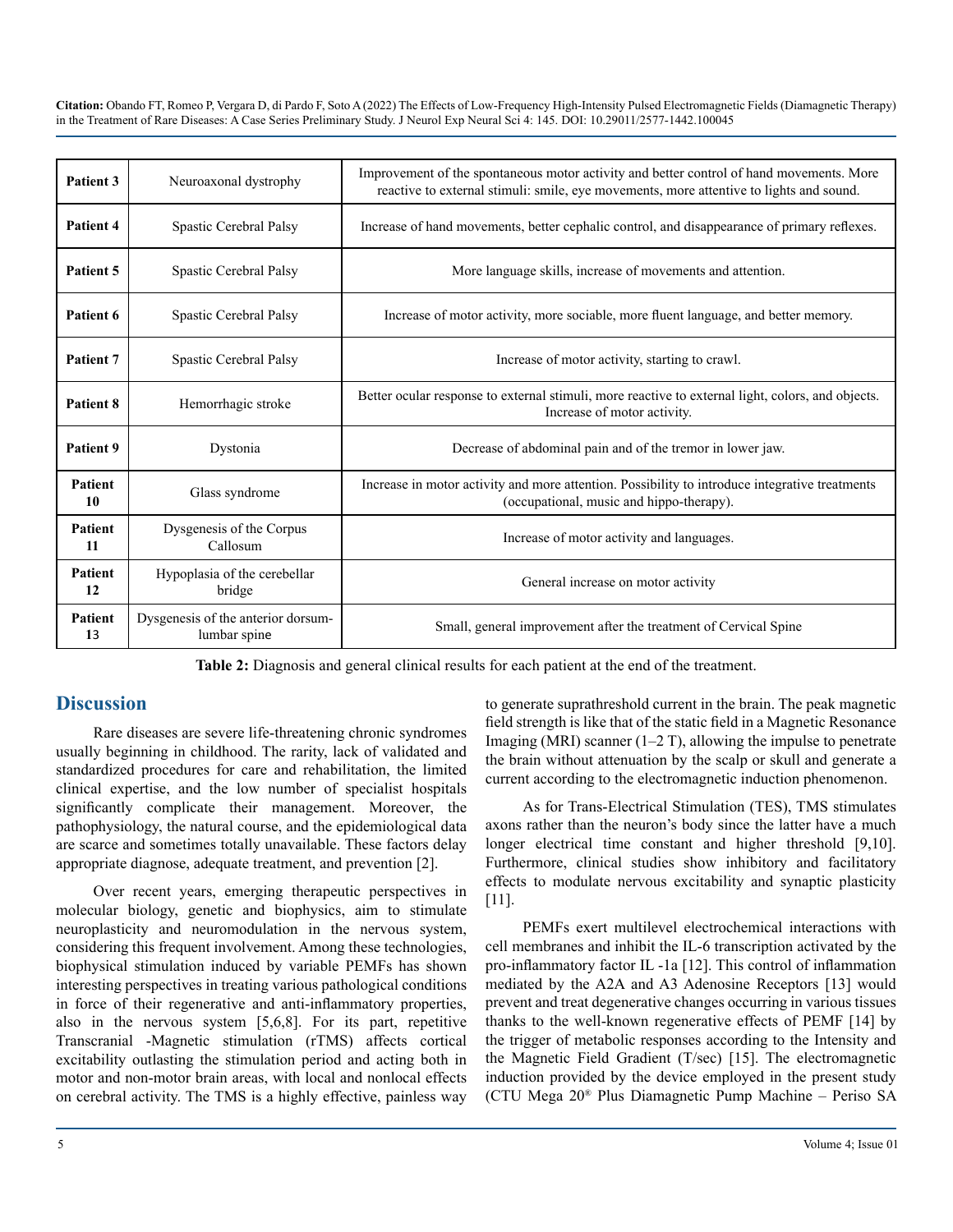– Pazzallo- Switzerland) delivers, at the source, a High -Intensity MF (2,2T) offset by the safe gradient range (400T/s), at the origin of the repulsive or Diamagnetic effect. It consists of the fast movement of diamagnetic liquids and solutes from the extracellular to the intracellular environment and vice versa. Furthermore, the machine delivers a broad spectrum of electromagnetic frequencies, which selectively stimulate the biological tissues according to the proper specific frequency bandwidth, including parenchymal and muscle-skeletal tissues, nerve fibres, and cell membrane [8,18].

Rare diseases are challenging to treat and are characterized by various degrees of neurologic involvement, showing impairment of motor control, coordination, language, and cognitive status [19]. Severity is often difficult to detect. In isolated agenesis of the Corpus Callosum (AAS), prenatal diagnosis detects chromosomal abnormalities, anomalies at prenatal or post-natal MRI, or the clinical evaluation. On the other hand, animal models of Corpus Callosum Dysgenesis have shown reactive heterotopic connectivity [20]. This experimental model is in accord with the belief that resting-state functional brain networks supporting cognitive control are at least partially preserved in individuals with CCD [21]. In Neuroaxonal Dystrophy, palliative treatments (i.e., botulinum toxin injections) locally reduce spasticity and dystonia, relieve pain and momentarily facilitate rehabilitation and nursing [22]. It confirms the theoretical possibility to use complementary treatments in these diseases. On the other hand, we must consider that, in addition to genetic factors, chronic inflammation would play a proper role [23].

In chronic inflammation, Reactive Oxygen Species (ROS) are in balance with the antioxidant processes in the cell. When oxidative stress prevails, inflammation misses its protective role, and ROS overproduction may lead to an exaggerated inflammatory response. In this case, the release of neurotoxic factors causes the loss of neuronal structure and function, with motor and cognitive impairment [24,25]. Considering that, at least in part, chronic inflammation contributes to neurodegeneration, starting from current data from the literature; we hypothesized to support the conventional treatments in rare diseases employing a novel therapy based on the effects of LF-HI- PEMFs or Diamagnetic Therapy. As already explained, this technology exploits the repulsive behaviour of diamagnetic materials once exposed to a High-Intensity Magnetic Field and the therapeutic effects arise from the consequent molecular acceleration induced on diamagnetic substances like water ions and proteins [8]. Like the low-intensity Magnetic Fields applications, this technology offers the possibility to treat inflammation, including neuroinflammation, but in a more selective manner stimulating the proper functions of the various tissues. For this reason, a rationale to employ this non invasive technology, at least in support of conventional treatments, exists and is sustained by incoming clinical experiences [8,26]. Our results (Table 2) show a functional improvement in muscle

applications like in Limb-Girdle Muscular Dystrophy, with a significant reduction in the number of falls and better ability to maintain the bipedalism standing. One patient reported a decrease in upper limbs strength, even if the treatment interested the gluteal and lumbar region, but this could be due to a proper progression of the disease affecting the upper limb. A general improvement in spontaneous motor activities concerned three cases of Spastic Cerebral Palsy, including better reactivity in hand movements, the maintenance of cephalic control, the disappearance of primary reflexes, and better cognitive skills. Finally, a better reactivity to external stimuli and the ongoing activity of the hand resulted in Neuro Axonal Dystrophy, and improvement of spontaneous gesture involved a case of Corpus Callosum Dysgenesis. In the case of Glass Syndrome, the motor improvement was sufficient to allow the integrated treatment with the rehabilitative program. No side effects we observed in all the treated subjects.

We recognize the weakness of this study, having not a control group necessary to validate and enforce these results. Nevertheless, the impossibility of enrolling more subjects, the characteristics of the disease from a subjective and functional point of view, practical and ethical concerns justify this choice.

# **Conclusions**

Diamagnetic therapy was demonstrated to be safe, improving several clinical aspects in rare diseases, mainly from the social point of view. We know that these diseases do not change easily but worsen over time. Nevertheless, we may consider that those, though limited improvements, can positively change the quality of life in such patients and their families. Further studies are needed to assess further improvements and integration with other treatments.

# **References**

- **1.** [Jia J, Shi T \(2017\) Towards efficiency in rare disease research: what is](https://pubmed.ncbi.nlm.nih.gov/28639105/)  [distinctive and important? Sci China Life Sci 60: 686-691.](https://pubmed.ncbi.nlm.nih.gov/28639105/)
- **2.** [Tambuyzer E, Vandendriessche B, Austin CP, Brooks PJ, Larsson](https://pubmed.ncbi.nlm.nih.gov/31836861/)  [K, et al. \(2020\) Therapies for rare diseases: therapeutic modalities,](https://pubmed.ncbi.nlm.nih.gov/31836861/)  [progress, and challenges ahead. Nat Rev Drug Discov 19: 93-111.](https://pubmed.ncbi.nlm.nih.gov/31836861/)
- **3.** [Angelis A, Tordrup D, Kanavos P \(2015\) Socio-economic burden of](https://pubmed.ncbi.nlm.nih.gov/25661982/)  [rare diseases: A systematic review of the cost of illness evidence.](https://pubmed.ncbi.nlm.nih.gov/25661982/)  [Health Policy 119: 964-979.](https://pubmed.ncbi.nlm.nih.gov/25661982/)
- **4.** [Roth Y, Padberg F, Zangen A \(2007\) Transcranial Magnetic Stimulation](https://www.karger.com/Article/Pdf/101039)  [of Deep Brain Regions: Principles and Methods. In: Marcolin MA,](https://www.karger.com/Article/Pdf/101039)  [Padberg F, curator. Advances in Biological Psychiatry. Basel:](https://www.karger.com/Article/Pdf/101039)  [KARGER. 204-224.](https://www.karger.com/Article/Pdf/101039)
- **5.** [Saliev T, Begimbetova D, Masoud A, Matkarimov B \(2019\) Biological](https://pubmed.ncbi.nlm.nih.gov/30030071/)  [effects of non-ionizing electromagnetic fields: Two sides of a coin.](https://pubmed.ncbi.nlm.nih.gov/30030071/)  [Prog Biophys Mol Biol 141: 25-36.](https://pubmed.ncbi.nlm.nih.gov/30030071/)
- **6.** [Paolucci T, Pezzi L, Centra AM, Giannandrea N, Bellomo RG, et al.](https://pubmed.ncbi.nlm.nih.gov/32606905/)  [\(2020\) Electromagnetic Field Therapy: A Rehabilitative Perspective](https://pubmed.ncbi.nlm.nih.gov/32606905/)  [in the Management of Musculoskeletal Pain - A Systematic Review. J](https://pubmed.ncbi.nlm.nih.gov/32606905/)  [Pain Res 13: 1385-1400.](https://pubmed.ncbi.nlm.nih.gov/32606905/)